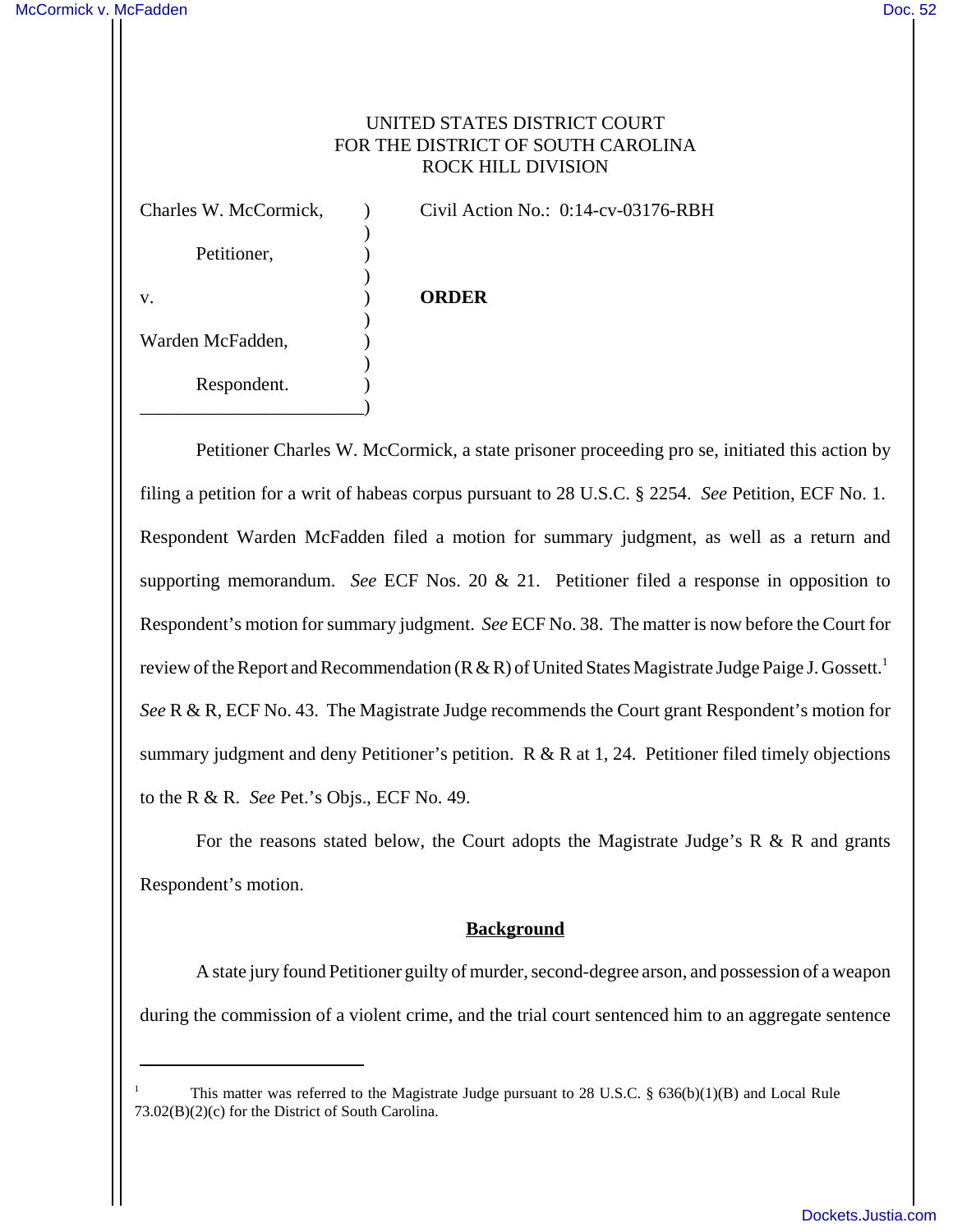of life imprisonment. Petition at 1; ECF No. 20-6 at 35, 45-46. The Magistrate Judge provides a thorough summary of the facts and procedural history of this case, with citations to the record, in her R & R. *See* R & R at 1-5. Respondent filed no objections to the R & R, and Petitioner's objections do not dispute the Magistrate Judge's rendition of the procedural history. Accordingly, finding no clear error, the Court adopts the facts and procedural history set forth in the R & R.

Petitioner raised four grounds for relief in his § 2254 habeas petition: (1) trial counsel was ineffective for not presenting an alibi defense; (2) trial counsel was ineffective for relying on the State's DNA evidence and not conducting an independent investigation of that evidence; (3) the state trial court erred in admitting statements obtained in violation of *Miranda v. Arizona*, 384 U.S. 436 (1966); and (4) appellate counsel was ineffective for not appealing the trial court's erroneous admission of the statements.<sup>2</sup> *See* Petition at 5-14; ECF No. 1-2 at 3-12.

#### **Standard of Review**

The Magistrate Judge makes only a recommendation to the Court. The Magistrate Judge's recommendation has no presumptive weight, and the responsibility to make a final determination remains with the Court. *Mathews v. Weber*, 423 U.S. 261, 270-71 (1976). The Court must conduct a de novo review of those portions of the R & R to which specific objections are made, and it may accept, reject, or modify, in whole or in part, the recommendation of the Magistrate Judge or recommit the matter with instructions. 28 U.S.C. § 636(b)(1).

The Court must engage in a de novo review of every portion of the Magistrate Judge's report to which objections have been filed. *Id.* However, the Court need not conduct a de novo review when a party makes only "general and conclusory objections that do not direct the [C]ourt to a specific error

The R  $\&$  R contains a comprehensive, verbatim quotation of the four grounds and supporting facts alleged in Petitioner's petition. R & R at 5.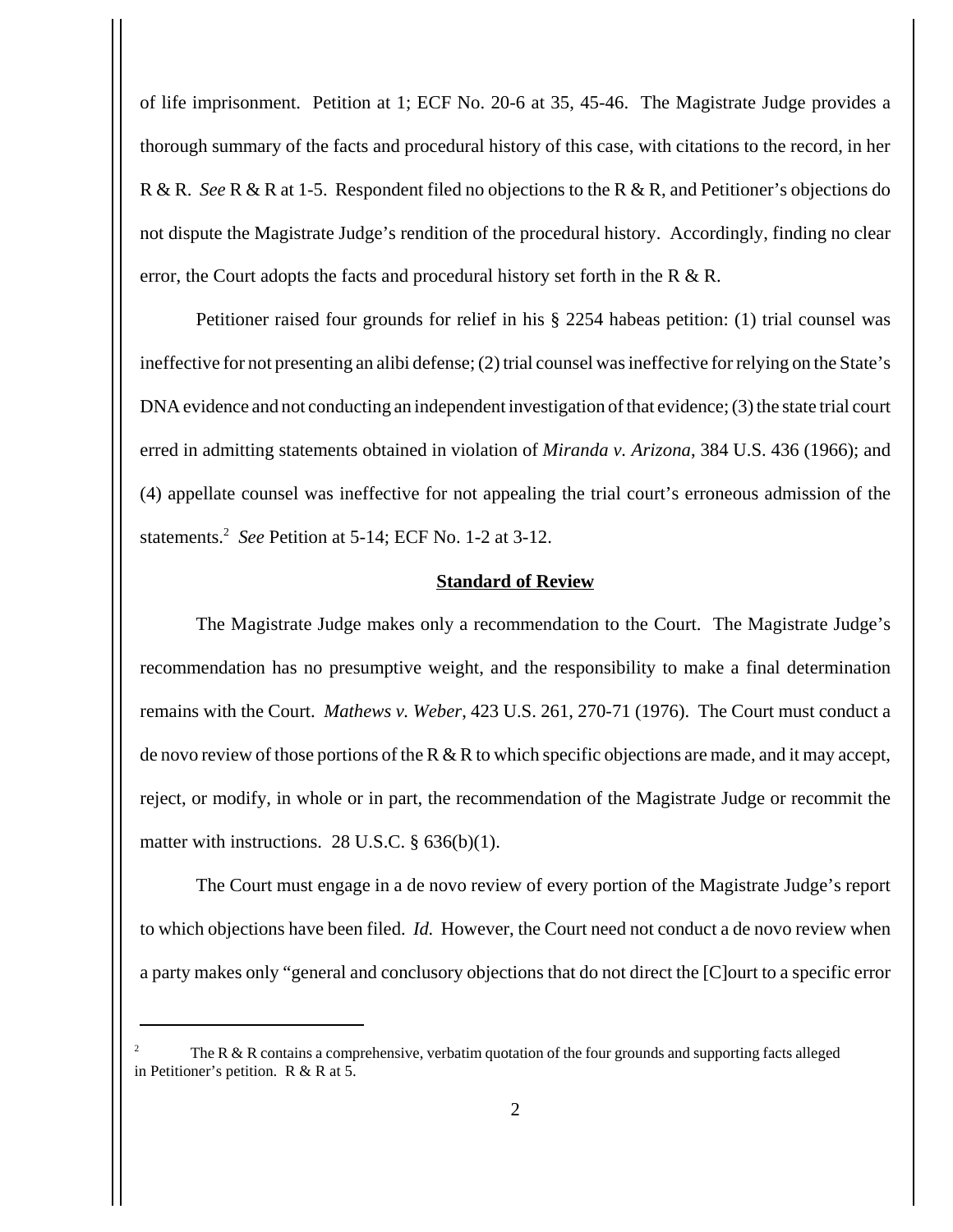in the [M]agistrate [Judge]'s proposed findings and recommendations." *Orpiano v. Johnson*, 687 F.2d 44, 47 (4th Cir. 1982). In the absence of specific objections to the R & R, the Court reviews only for clear error, *Diamond v. Colonial Life & Acc. Ins. Co.*, 416 F.3d 310, 315 (4th Cir. 2005), and the Court need not give any explanation for adopting the Magistrate Judge's recommendation. *Camby v. Davis*, 718 F.2d 198, 200 (4th Cir. 1983).

#### **Discussion**

## **I. Habeas Standard**

Because Petitioner filed his petition after the effective date of the Antiterrorism and Effective Death Penalty Act of 1996 (AEDPA), 28 U.S.C. § 2254 governs review of his claims. *Lindh v. Murphy*, 521 U.S. 320 (1997); *Breard v. Pruett*, 134 F.3d 615, 618 (4th Cir. 1998). Under the AEDPA, federal courts may not grant habeas corpus relief unless the underlying state adjudication:

- (1) resulted in a decision that was contrary to, or involved an unreasonable application of, clearly established Federal law, as determined by the Supreme Court of the United States; or
- (2) resulted in a decision that was based on an unreasonable determination of the facts in light of the evidence presented in the State court proceeding.

28 U.S.C. § 2254(d). "[A] federal habeas court may not issue the writ simply because that court concludes in its independent judgment that the relevant state-court decision applied clearly established federal law erroneously or incorrectly. Rather, that application must also be unreasonable." *Williams v. Taylor*, 529 U.S. 362, 411 (2000). "A state court's determination that a claim lacks merit precludes federal habeas relief so long as 'fairminded jurists could disagree' on the correctness of the state court's decision," and "[e]ven a strong case for relief does not mean the state court's contrary conclusion was unreasonable." *Harrington v. Richter*, 562 U.S. 86, 88 (2011) (quoting *Yarborough v. Alvarado*, 541 U.S. 652, 664 (2004)). Moreover, state court factual determinations are presumed to be correct, and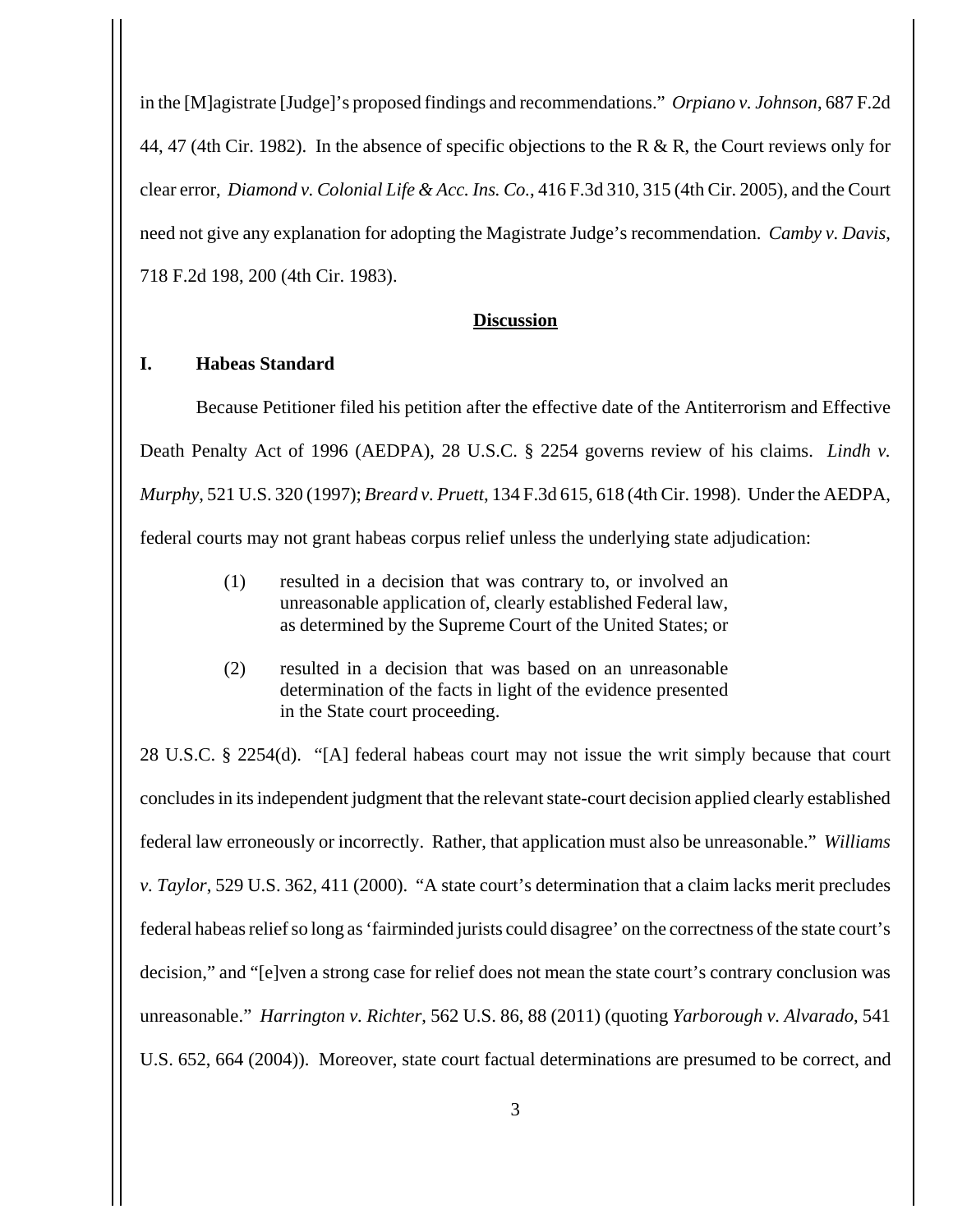Petitioner has the burden to rebut this presumption by clear and convincing evidence. 28 U.S.C.  $§ 2254(e)(1).$ 

Under the AEDPA, a federal court must afford a state court's decision "deference and latitude that are not in operation when the case" is being considered on direct review. *Harrington*, 562 U.S. at 101. Federal review of a state court decision under the AEDPA standard does not require an opinion from the state court explaining its reasoning. *See id.* at 98 (observing "[t]here is no text in [§ 2254] requiring a statement of reasons" by the state court). If no explanation accompanies the state court's decision, a federal habeas petitioner must show there was no reasonable basis for the state court to deny relief. *Id.* Pursuant to § 2254(d), a federal habeas court must (1) determine what arguments or theories supported or could have supported the state court's decision; and (2) ask whether it is possible that fairminded jurists could disagree that those arguments or theories are inconsistent with the holding of a prior decision of the United States Supreme Court. *Id.* at 102.

In other words, to obtain habeas corpus from a federal court, "a state prisoner must show that the state court's ruling on the claim being presented in federal court was so lacking in justification that there was an error well understood and comprehended in existing law beyond any possibility for fairminded disagreement." *Id.* at 103. "If this standard is difficult to meet, that is because it was meant to be." *Id.* at 102. Section 2254(d) codifies the view that habeas corpus is a "guard against extreme malfunctions in the state criminal justice systems, not a substitute for ordinary error correction through appeal." *Id.* at 102-03 (internal quotation marks omitted).

### **II. The Magistrate Judge's R & R and Petitioner's Objections**

The Magistrate Judge recommends the Court grant Respondent's motion for summary judgment as to each of the four grounds that Petitioner raises in his petition. R & R at  $9-24$ . The Court addresses the Magistrate Judge's recommended disposition of each ground and Petitioner's respective objections.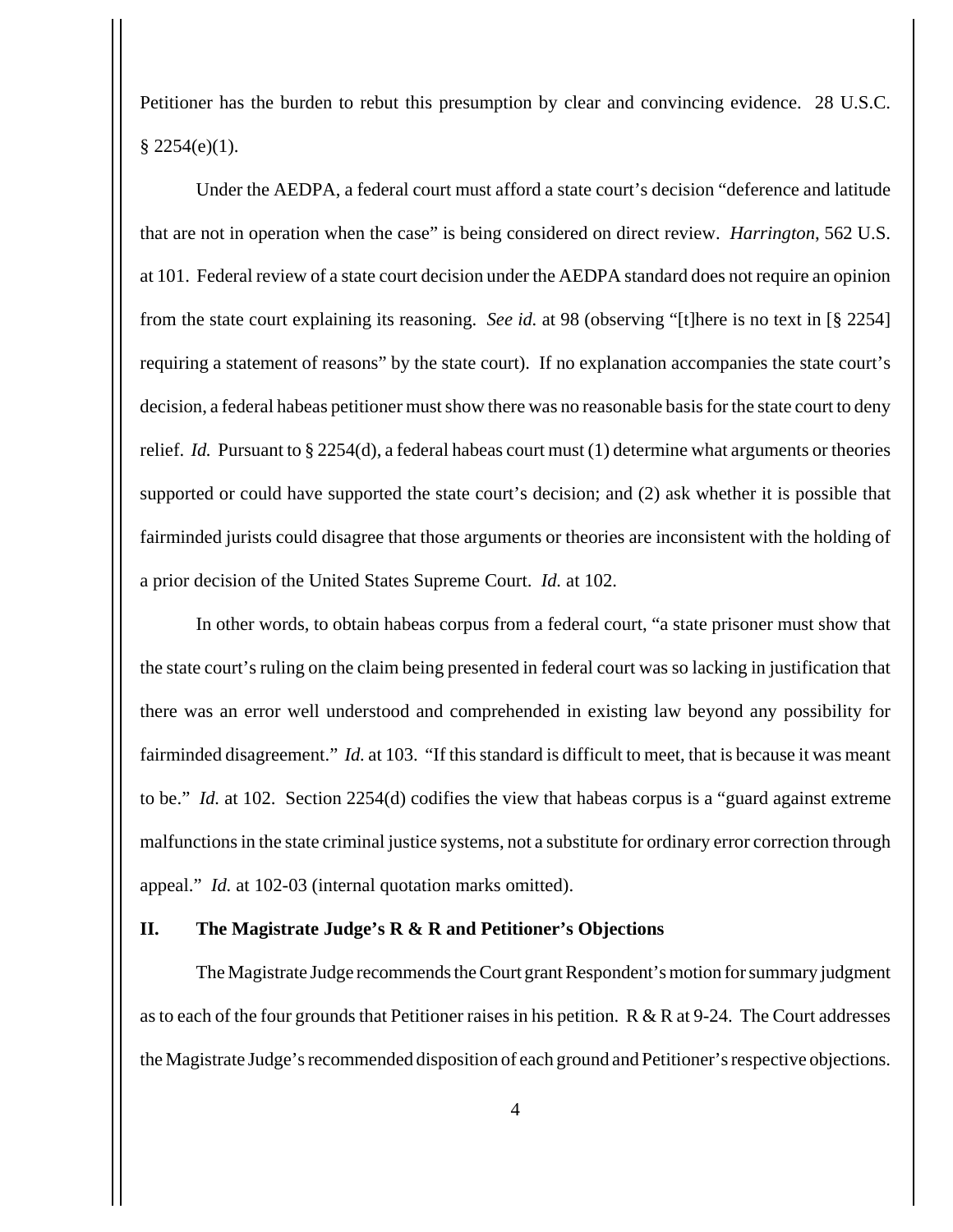# **A. Grounds One and Two**

Petitioner alleged in Grounds One and Two of his petition that his trial counsel was ineffective for (1) not presenting an alibi defense and (2) not conducting an independent investigation of the DNA evidence used by the State. Petition at 5-8. The Magistrate Judge recommends the Court find both grounds are procedurally defaulted because, although the state post-conviction relief (PCR) court ruled on these issues, Petitioner did not raise them when he appealed the PCR court's order to the South Carolina Court of Appeals.<sup>3</sup> R & R at 9-11. In his objections, besides rehashing many of the same arguments raised in his petition, Petitioner disputes the Magistrate Judge's finding that Grounds One and Two are procedurally defaulted. Pet.'s Objs. at 2-4. Petitioner contends the Court should excuse his procedural default on the basis of actual innocence.<sup>4</sup> Id.

The procedural default rule precludes federal habeas review of a claim that has been decided

by a state court on the basis of a state procedural rule, and is summarized as follows:

In all cases in which a state prisoner has defaulted his federal claims in state court pursuant to an independent and adequate state procedural rule, federal habeas review of the claims is barred unless the prisoner can demonstrate cause for the default and actual prejudice as a result of the alleged violation of federal law, or demonstrate that failure to consider the claims will result in a fundamental miscarriage of justice.

*Coleman v. Thompson*, 501 U.S. 722, 750 (1991). The fundamental miscarriage of justice exception is also known as the actual innocence rule, and it enables a federal habeas court to ensure that federal constitutional errors do not result in the wrongful incarceration of an innocent person. *McQuiggin v.*

<sup>3</sup> The Magistrate Judge further found Petitioner's procedural default could not be excused pursuant to *Martinez v. Ryan*, 132 S. Ct. 1309 (2012), because *Martinez* does not extend to allegations of ineffective assistance of appellate PCR counsel. R & R at 10-11; *see Martinez*, 132 S. Ct. at 1320 ("The holding in this case does not concern attorney errors in other kinds of proceedings, including appeals from initial-review collateral proceedings, second or successive collateral proceedings, and petitions for discretionary review in a State's appellate courts.").

The Magistrate Judge does not address Petitioner's actual innocence claim in the R  $\&$  R.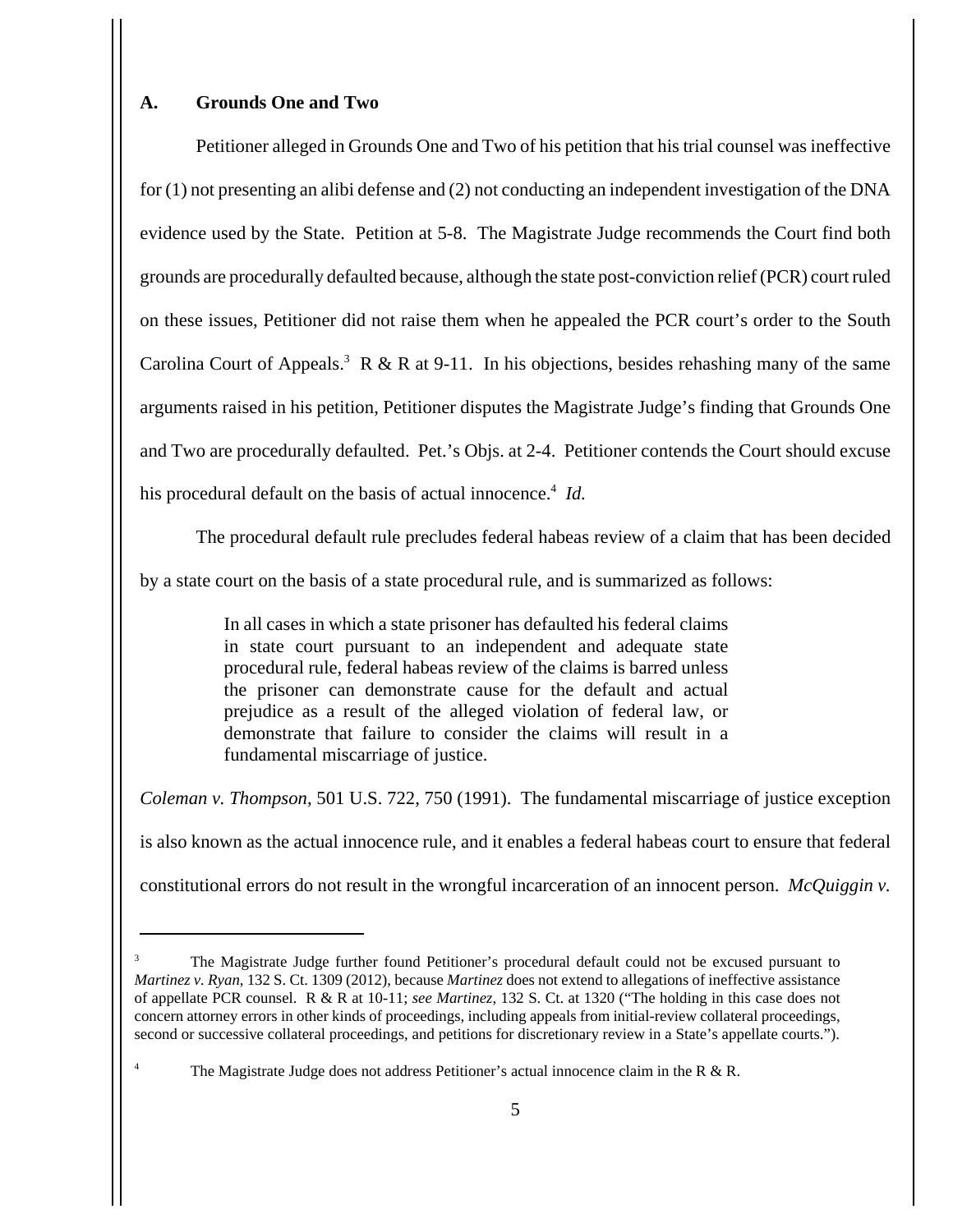*Perkins*, 133 S. Ct. 1924, 1931 (2013). "[A] claim of 'actual innocence' is not itself a constitutional claim, but instead a gateway through which a habeas petitioner must pass to have his otherwise barred constitutional claim considered on the merits." *Herrera v. Collins*, 506 U.S. 390, 404 (1993). "In other words, a credible showing of actual innocence may allow a prisoner to pursue his constitutional claims (here, ineffective assistance of counsel) on the merits notwithstanding the existence of a procedural bar to relief." *McQuiggin*, 133 S. Ct. at 1931. "'[A]ctual innocence' means factual innocence, not mere legal insufficiency." *Bousley v. United States*, 523 U.S. 614, 623 (1998).

A habeas petitioner who raises a gateway claim of actual innocence must pass a two-part test to obtain review of otherwise procedurally barred claims. First, the petitioner must support his allegations of constitutional error with new reliable evidence not available at trial.<sup>5</sup> Schlup v. Delo, 513 U.S. 298, 324 (1995) (explaining "new reliable evidence" includes "exculpatory scientific evidence, trustworthy eyewitness accounts, or critical physical evidence"). Second, the petitioner must establish "that it is more likely than not that no reasonable juror would have convicted him in light of the new evidence." *Id.* at 327. A court need not proceed to the second step of the test if the petitioner does not support his claim with reliable evidence. *See Feaster v. Beshears*, 56 F. Supp. 2d 600, 610 (D. Md. 1999), *aff'd*, 208 F.3d 208 (4th Cir. 2000).

The Court finds Petitioner has not made a sufficient showing of actual innocence for either Ground One or Ground Two.

# **1. Ground One: Alibi Defense**

Petitioner's arguments concerning Ground One relate to trial counsel's alleged ineffectiveness

The Supreme Court recently "caution[ed] . . . that tenable actual-innocence gateway pleas are rare: '[A] petitioner does not meet the threshold requirement unless he persuades the district court that, in light of the new evidence, no juror, acting reasonably, would have voted to find him guilty beyond a reasonable doubt.'" *McQuiggin*, 133 S. Ct. at 1928 (alteration in original) (quoting *Schlup*, 513 U.S. at 329); *see also Wilson v. Greene*, 155 F.3d 396, 404 (4th Cir. 1998) (stating an actual innocence claim "should not be granted casually").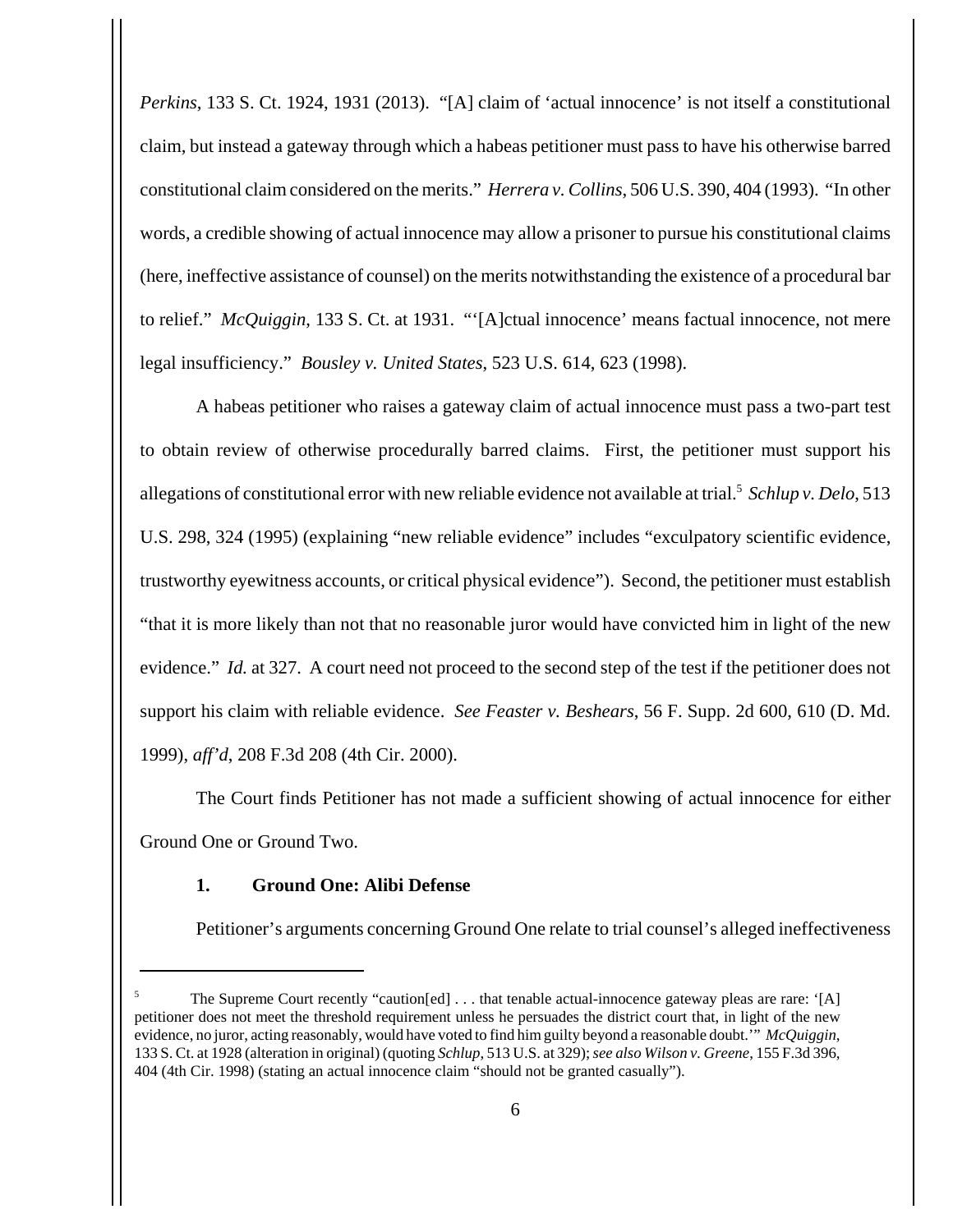for not presenting an alibi defense. *See* Pet.'s Objs. at 2-3; Petition at 5-6; ECF No. 1-2 at 3-4; ECF No. 38-1 at 2-6. Here, the only "new" evidence offered by Petitioner is an affidavit from his sister, Lorraine Borger, that he submitted with his response opposing Respondent's motion for summary judgment.<sup>6</sup> See ECF No. 38-2 at 1. In her affidavit, Borger states:

> To the best of my recollection, on the night of January 1, 2006 about 11:30 p.m. I received a phone call from an officer named, Novak. They told me there was an accident and were looking to get in touch with my brother, Charles McCormick. I told them *he was staying* with my family, but was not at home at the time. They told me they were coming over to my house. Shortly after that, my brother came back to my house and I told him the police were looking for him.

ECF No. 38-2 at 1 (emphasis added). The remainder of the affidavit corroborates the trial testimony of the police officer, Captain Robert Bromage, who arrived at Borger's house, questioned Petitioner, and arrested him.<sup>7</sup> Compare id., with ECF No. 20-3 at 80-90 (Captain Bromage's testimony describing his initial encounter with Petitioner at Borger and her husband's residence and the events leading to

Petitioner's arguments indicate he believes the statements that he made to police captain Robert Bromage after his arrest could be considered new evidence in the context of an actual innocence claim. Pet.'s Objs. at 2-3; ECF No. 1-2; ECF No. 38-1 at 2-3. Captain Bromage testified during trial that, after arresting and *Mirandizing* Petitioner, he asked Petitioner "where he had been that night" and "what he had been doing." ECF No. 20-3 at 89-92. Captain Bromage testified Petitioner said he had been drinking at his sister's house and at a restaurant named One Hot Mama's; Captain Bromage asked Petitioner "if he had been by his wife's house, . . . and he said absolutely not." *Id.* at 94.

Petitioner claims Captain Bromage's testimony repeating Petitioner's post-arrest statements supports a finding of factual innocence. Pet.'s Objs. at 2-3; ECF No. 1-2 at 3; ECF No. 38-1 at 2-3. This testimony is not new evidence because it was available and elicited at trial. *See Schlup*, 513 U.S. at 324 (stating that to establish an actual innocence claim, a petitioner must present "new reliable evidence . . . *that was not presented at trial*" (emphasis added)); *see also Olson v. Ryan*, No. CV-12-02578-PHX-SMM, 2015 WL 163447, at \*11 (D. Ariz. Jan. 13, 2015) (rejecting the petitioner's argument that a DVD video supported his actual innocence claim because the DVD "was available at trial and was shown to the jury"). The Court also notes the post-arrest statements Petitioner gave Captain Bromage are the same ones at issue in Grounds Three and Four.

<sup>7</sup> Borger concludes her affidavit by stating, "At no time did I smell gasoline or smoke on [Petitioner's] clothing. Also, at no time did I see blood coming from what the police said was a fresh cut. . . . [H]e was not bleeding profusely as stated in court . . . ." ECF No. 38-2 at 1. Although Petitioner argues Borger's statements lend credence to an alibi defense, *see* Pet.'s Objs. at 2-3, these details cannot be found to constitute an alibi. The mere fact that Borger did not smell on Petitioner the components associated with a fire or discern profuse bleeding would not by itself lead a reasonable juror to conclude Petitioner was in a different place when the crimes were committed.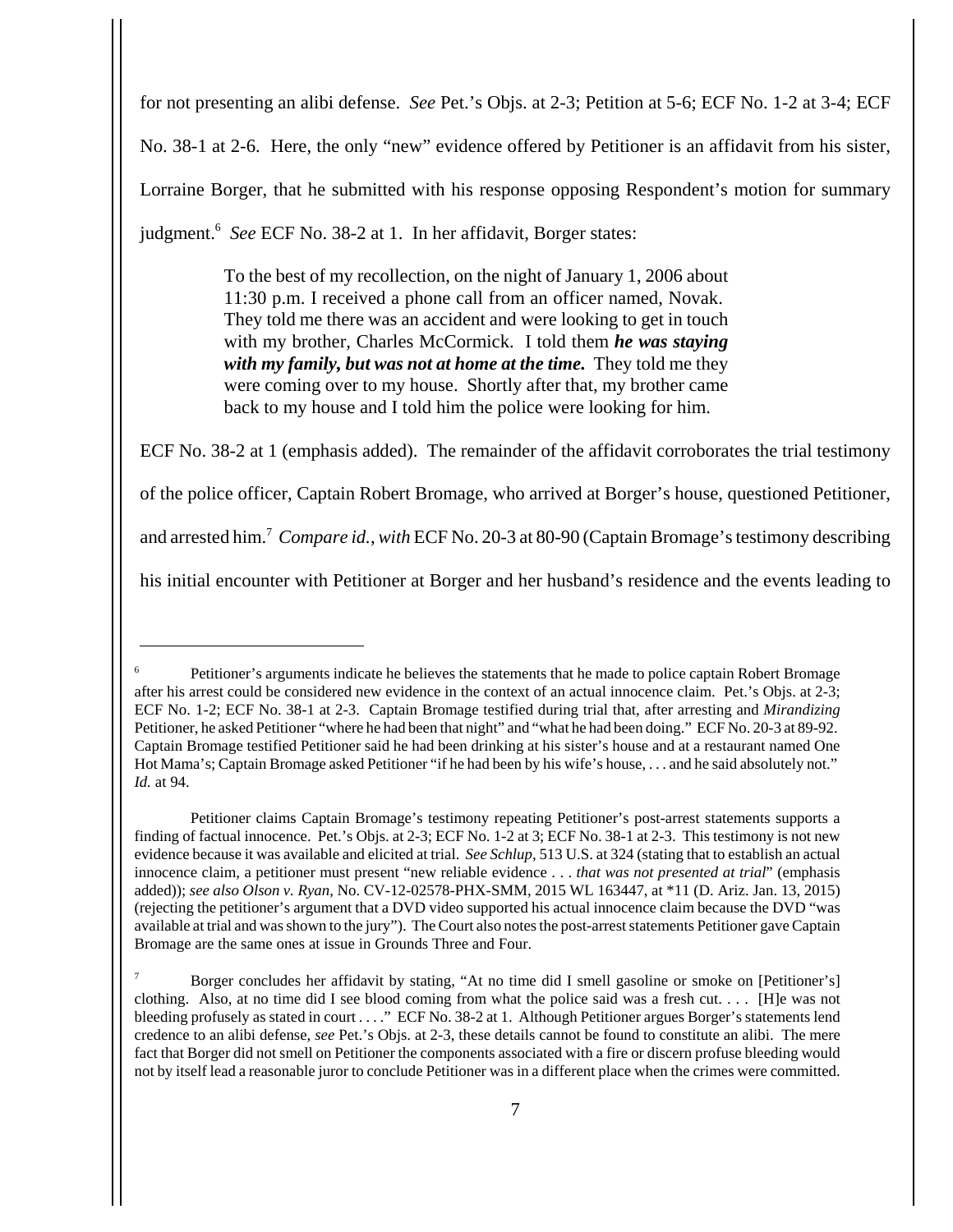Petitioner's arrest).

Even assuming *arguendo* that Borger's affidavit is reliable, it does not establish an alibi as to Petitioner's whereabouts at the time of the crimes. The State's evidence at trial established that between 7:30 P.M. and 10:00 P.M. on January 1, 2006, Petitioner shot and killed his wife, set fire to her house, and left.<sup>8</sup> *See* ECF No. 20-2 at 77-78, 84-85, 101-04; ECF 20-3 at 18, 116-17; ECF 20-4 at 23-24, 114-17; ECF 20-5 at 5-16, 36-39, 51, 68-88. Borger's statements do not establish an alibi for Petitioner from 7:30 P.M. to 10:00 P.M., the time frame during which the crimes occurred. *See generally United States v. Jett*, 18 F. App'x 224, 240 (4th Cir. 2001) (defining an alibi as a "'defense that places the defendant at the relevant time of crime in a different place than the scene involved and so removed therefrom as to render it impossible for him to be the guilty party'" (quoting *Black's Law Dictionary* 71 (6th ed. 1990)))*.* Borger indicates Petitioner was living at her home on January 1, 2006, but she does not clarify what time Petitioner left the house or how long he was gone. ECF No. 38-2 at 1. In fact, she specifies Petitioner "was not at home at the time" the police officer called her at 11:30 P.M. *Id.* at 1. She states Petitioner returned to her house "[s]hortly after" 11:30 P.M., and her affidavit leaves wide open Petitioner's whereabouts during the time the shooting happened and the fire began. *See id.*

The Court notes trial counsel's testimony from the state PCR hearing provides insight on the details given in Borger's affidavit regarding Petitioner's absence when the police officer called her at 11:30 P.M. *See generally Schlup*, 513 U.S. at 328 (explaining that in reviewing an actual innocence claim, a habeas court should "consider the probative force of relevant evidence that was either excluded or unavailable at trial"); *House v. Bell*, 547 U.S. 518, 538 (2006) ("*Schlup* makes plain that *the habeas*

<sup>&</sup>lt;sup>8</sup> There was no evidence at trial contradicting the State's timeline of events.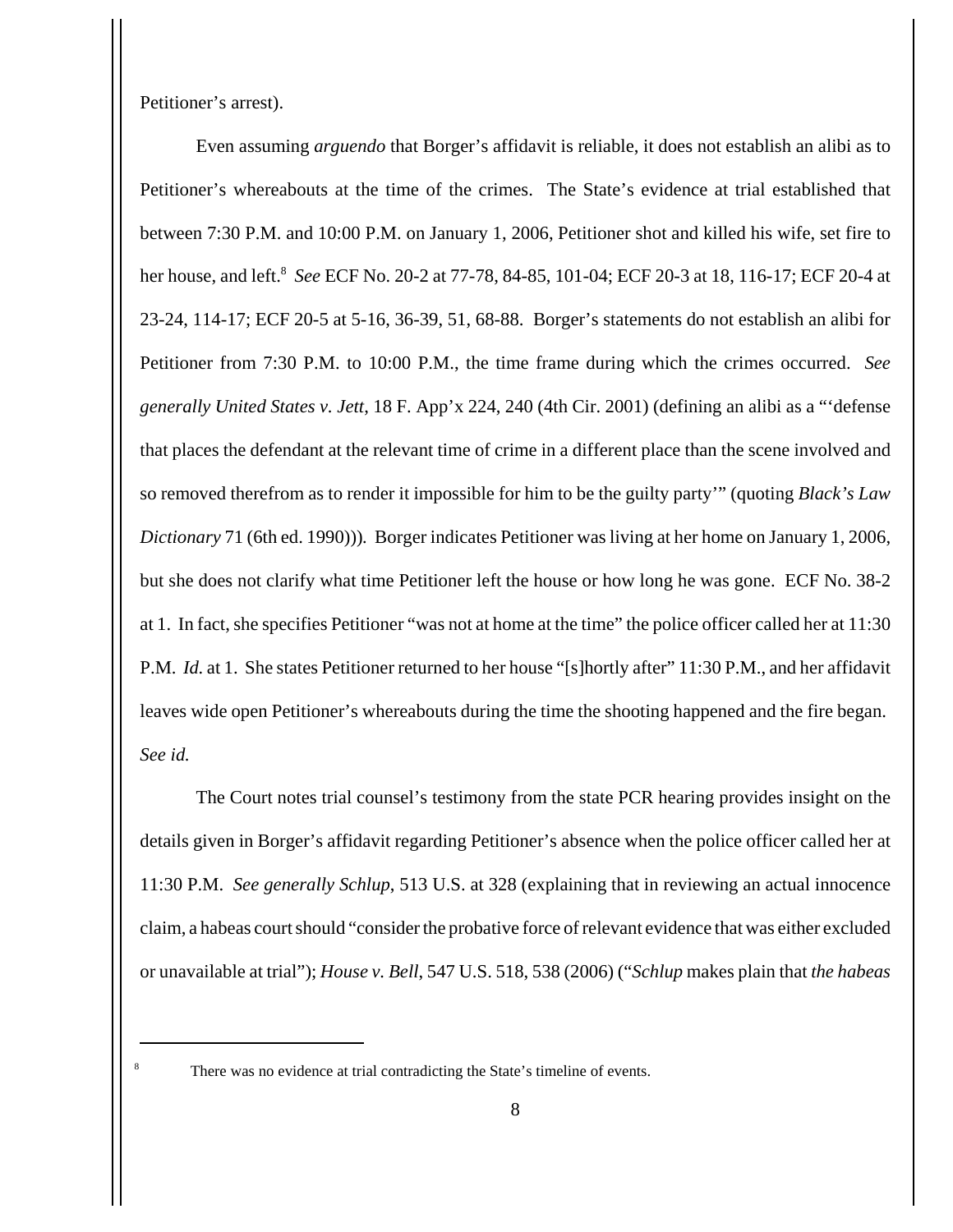*court must consider 'all the evidence,' old and new,* incriminating and exculpatory, without regard to whether it would necessarily be admitted under 'rules of admissibility that would govern at trial.'" (emphasis added) (quoting *Schlup*, 513 U.S. at 327-28)). Trial counsel testified that while investigating Petitioner's potential alibi defense, he spoke to Borger but she could not provide an alibi. ECF No. 20- 6 at 101-02, 104. Borger reported Petitioner was in her home "[a]t some part of the evening." *Id.* at 101. Borger "went upstairs" sometime that evening, and "[w]hen she came downstairs, [Petitioner] was gone. She didn't know the exact time that he left; but she did notice that he was gone, because his dog was gone also."<sup>9</sup> *Id.* at 101-02. Given trial counsel's testimony, as well as Borger's affidavit, it is clear Borger did not and (apparently) still does not know where Petitioner was during the hours of 7:30 P.M. and 10:00 P.M. on January 1, 2006. She therefore has not provided Petitioner with an alibi.

The Court concludes Petitioner's actual innocence claim for Ground One fails because Borger's affidavit fails to establish that no reasonable juror could find Petitioner guilty of the crimes beyond a reasonable doubt had the juror been provided Borger's statements. *See Schlup*, 513 U.S. at 327 (stating a habeas petitioner who raises a gateway claim of actual innocence must establish "it is more likely than not that no reasonable juror would have convicted him in light of the new evidence"). Accordingly, the Court overrules Petitioner's objection as to Ground One.

## **2. Ground Two: DNA Evidence**

Petitioner's arguments concerning Ground Two relate to trial counsel's alleged ineffectiveness for not pursuing an independent investigation of the DNA evidence that the State used against Petitioner at trial. *See* Pet.'s Objs. at 6-8; Petition at 5-6; ECF No. 1-2 at 4-10; ECF No. 38-1 at 6-8.

<sup>9</sup> Trial counsel further testified that after Petitioner left Borger's house, Petitioner went to One Hot Mama's restaurant. ECF No. 20-6 at 102. Trial counsel explained, "There was a gap of time between those two events that we could not provide an alibi for." *Id.* Petitioner, in accounting for this gap of time, informed trial counsel that it began raining as he arrived at the restaurant, so "he sat with his dog in his truck for approximately 45 minutes." *Id.*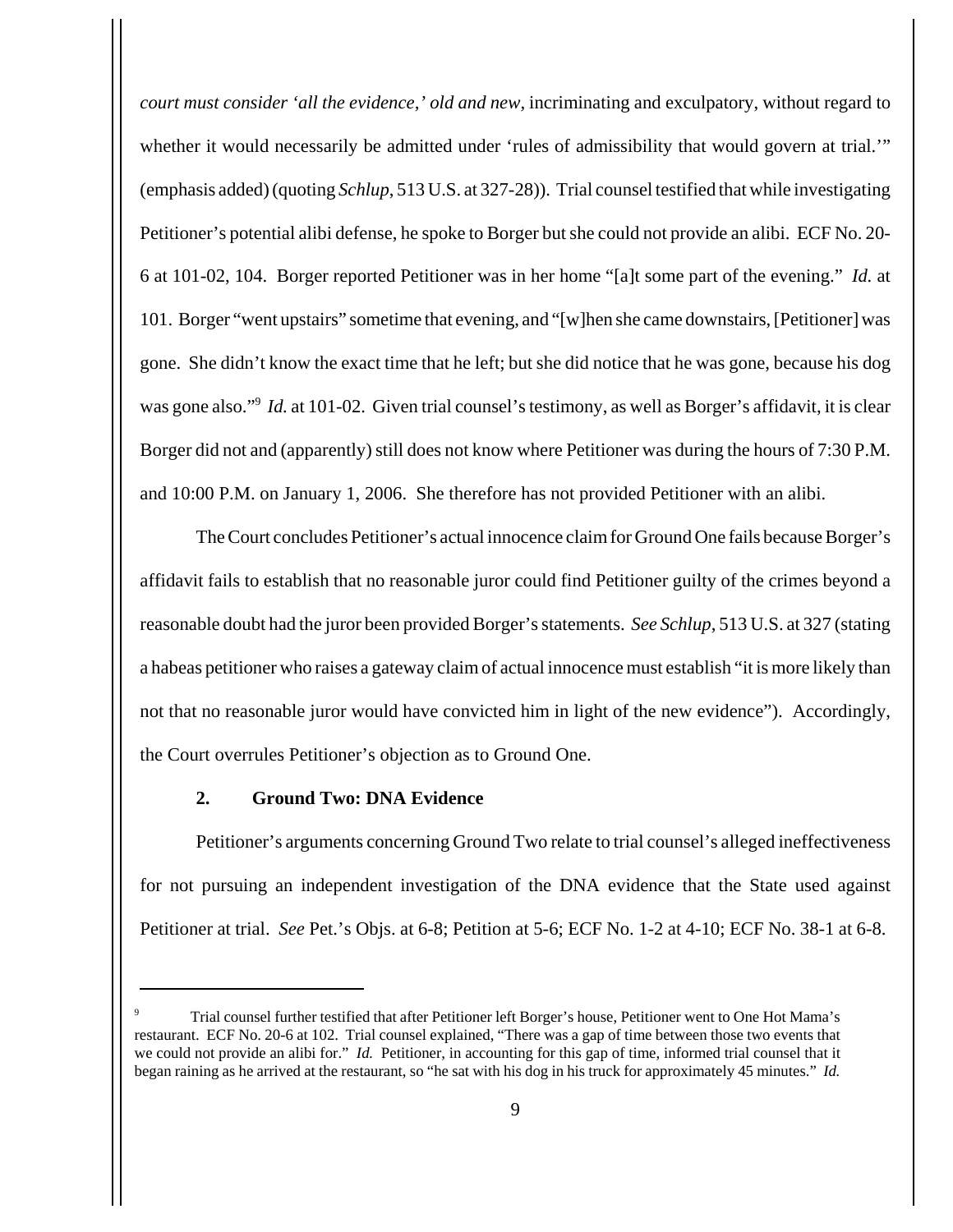Specifically, Petitioner argues trial counsel should have requested that the defense's forensic expert (Dr. Ron Ostrowski) inquire into the methodology of the State's DNA testing procedures and seek retesting of Petitioner's clothing. *Id.*

Petitioner has not tendered any new evidence to support his actual innocence claim for Ground Two. He simply alleges that the State's DNA testing procedures were "unreliable" and resulted in "biological material [being] destroyed during testing." Pet.'s Objs. at 3-4; ECF No. 1-2 at 4-5; ECF No. 38-1 at 8. A gateway claim of actual innocence "require[s] the petitioner to come forward with actual evidence of his or her innocence, not mere allegations of his or her innocence." *Frazier v. Johnson*, No. 3:09CV262, 2010 WL 4395434, at \*5 (E.D. Va. Oct. 29, 2010). Petitioner's allegations are not evidence, and therefore they do not satisfy the new reliable evidence standard required to prove an actual innocence claim. *Cf. Frederick v. McCabe*, No. 9:11-CV-00211-RBH, 2011 WL 6026611, at \*4 (D.S.C. Dec. 5, 2011) (finding the petitioner failed to prove his actual innocence claim because he did "not set forth any 'new evidence' as required by *Schlup*, but rather argue[d] only that the evidence presented at trial 'raise[d] serious [constitutional] questions'" (third alteration in original)); *Simpson v. Cockrell*, No. 3:01-CV-0081-M, 2002 WL 1733713, at \*1 (N.D. Tex. July 25, 2002) (rejecting the petitioner's actual innocence claim, "that he was actually innocent because the DNA evidence found on the victim did not match his DNA," because he submitted no new DNA evidence to support his claim).

Because Petitioner has not come forth with the requisite evidence necessary to establish his factual innocence, a claim of actual innocence cannot excuse him from procedural default. Accordingly, the Court adopts the Magistrate Judge's recommendation as to procedural default and overrules Petitioner's objections regarding Grounds One and Two.

## **B. Ground Three**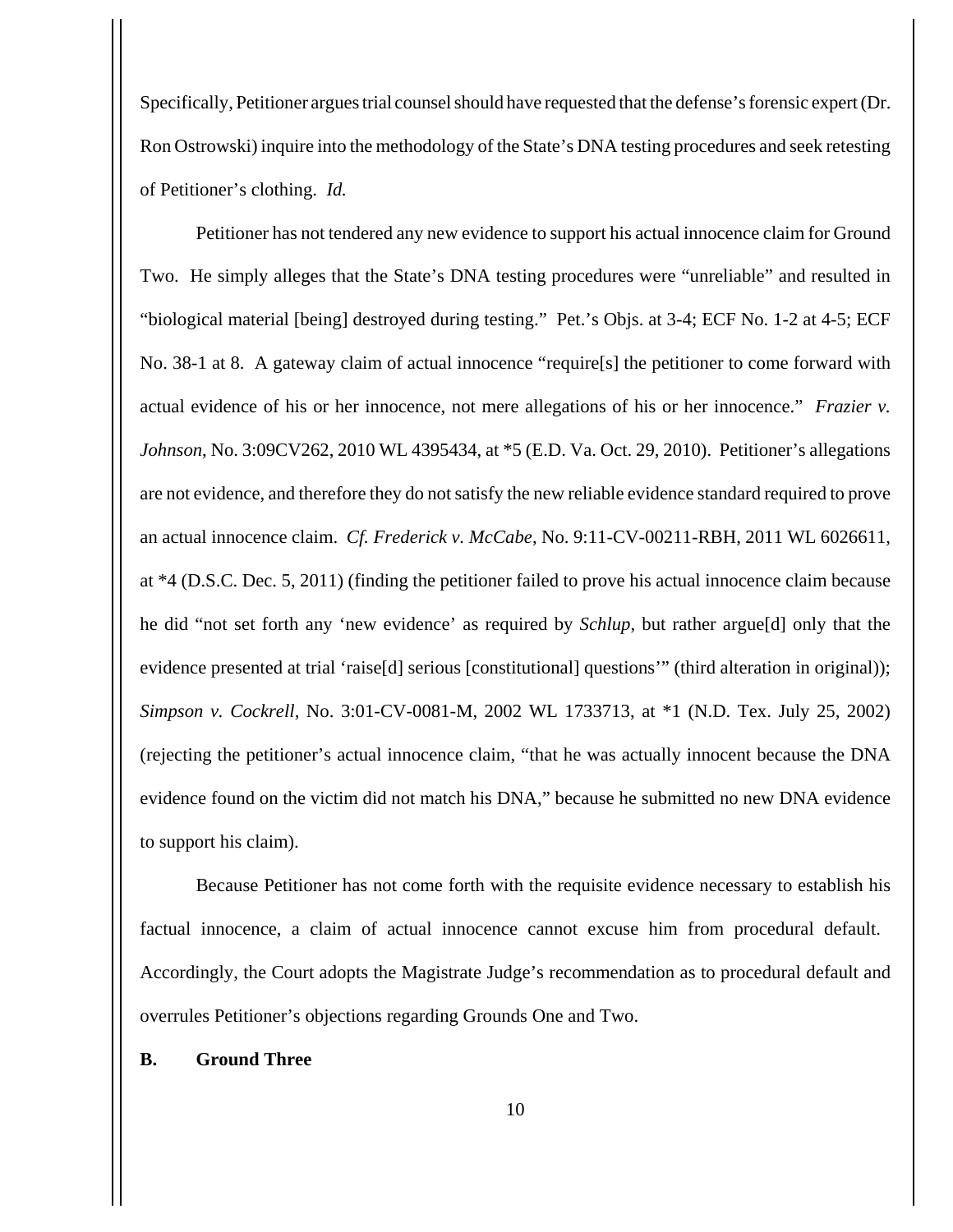Petitioner alleged in his petition that the state trial court erred in refusing to suppress statements that law enforcement obtained in violation of *Miranda*. Petition at 8; ECF No. 1-2 at 10-11. The Magistrate Judge found Petitioner failed to show the state trial court's decision was contrary to, or an unreasonable application of, clearly established federal law, or that it was based on an unreasonable determination of the facts in light of the evidence presented to the trial court. R & R at 20. Petitioner objects to the Magistrate Judge's findings that the state trial court reasonably determined that (a) Petitioner was not in custody when he made several pre-arrest statements and (b) Petitioner's postarrest statements were not rendered involuntary due to his level of intoxication. *Id.*; Pet.'s Objs. at 4-6.

When a defendant is not in custody, *Miranda* does not apply. *Montejo v. Louisiana*, 556 U.S. 778, 795 (2009). When a defendant is in custody or otherwise deprived of his freedom, *Miranda* requires law enforcement, before initiating questioning, to warn the accused "that he has a right to remain silent, that any statement he does make may be used as evidence against him, and that he has a right to the presence of an attorney, either retained or appointed." *Miranda*, 384 U.S. at 444. A waiver of *Miranda* rights must be knowing, intelligent, and voluntary. *Id.* "[T]he mere fact that one has consumed alcoholic beverages does not mean that he is so intoxicated as to make his confession involuntary." *Boggs v. Bair*, 892 F.2d 1193, 1198 (4th Cir. 1989).

In South Carolina state courts, a two-step determination of voluntariness occurs. *State v. Washington*, 296 S.C. 54, 55-56, 370 S.E.2d 611, 611-12 (1988). First, the trial court determines, via an in camera hearing, whether or not appropriate *Miranda* warnings were given and freely and voluntarily waived by the defendant, and whether his statement or confession was otherwise voluntary. *Id.* At the hearing, the State has the burden to establish by a preponderance of the evidence that the confession or statement was freely and voluntarily given and that *Miranda* rights were waived. *Id.*  Second, if the trial court finds the statement was free and voluntary, the court must submit the matter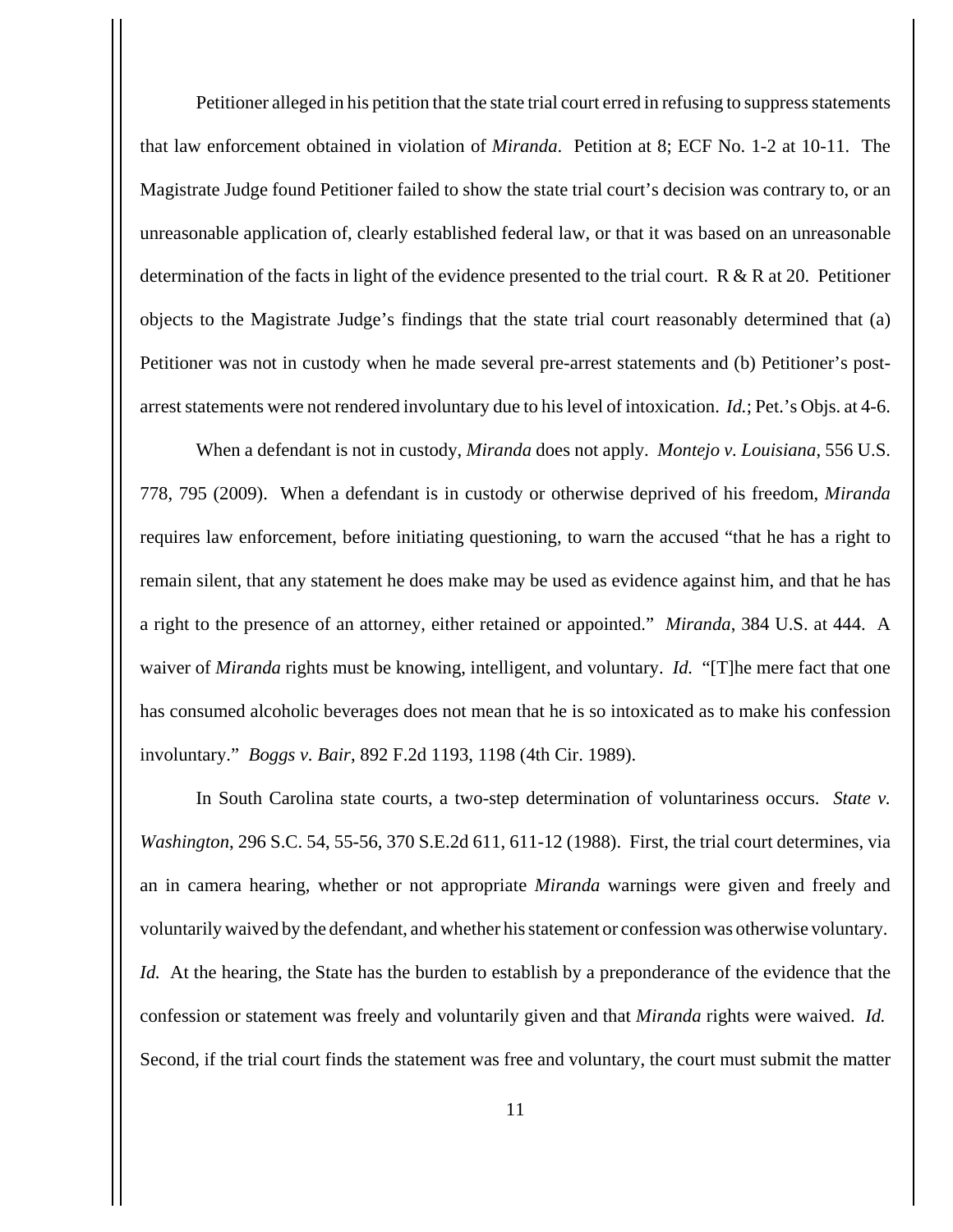to the jury, which cannot consider the statement on the issue of guilt or innocence until they have found that it was made freely and voluntarily beyond a reasonable doubt. *Id.*

As the Magistrate Judge explains, there are two sets of statements at issue: $10(1)$  Petitioner's prearrest statements made to a coroner—and overheard by Captain Bromage—at Borger's house; and (2) Petitioner's post-arrest statements made to Captain Bromage at a police substation after Captain Bromage read Petitioner his *Miranda* rights. *See* R & R at 11. The trial court held a suppression hearing at which Captain Bromage testified as to the circumstances surrounding Petitioner's statements, arrest, and physical demeanor. ECF No. 20-1 at 123-26; ECF No. 20-2 at 1-41, 54-57. After hearing Captain Bromage's testimony, as well as a tape recording of Petitioner's post-arrest interrogation, the trial court concluded the first set of statements was admissible because Petitioner was not in custody when he made them, and that the second set of statements was admissible because the evidence did not show Petitioner was so intoxicated that his will was overborne. ECF No. 20-2 at 30-40. The trial court's finding was upheld on appeal because Petitioner filed a pro se *Anders*<sup>11</sup> response contesting the trial court's ruling and the South Carolina Court of Appeals dismissed the appeal after considering Petitioner's *Anders* brief and pro se response. ECF Nos. 20-6 at 48-59; 20-8 & 20-9.

As thoroughly summarized in the Magistrate Judge's  $R \& R$ , the trial court had sufficient evidence to support its rulings, by a preponderance of the evidence, that Petitioner was not in custody when he gave the pre-arrest statements and that he voluntarily waived his *Miranda* rights before making the post-arrest statements. *See* ECF No. 20-2 at 30-40, 54-56. As the Magistrate Judge recognized, the state court's findings of fact are entitled to deference by this court. *See* R & R at 7, 20; *see also Evans v. Smith*, 220 F.3d 306, 312 (4th Cir. 2000) ("We also accord state court factual findings a

<sup>11</sup> *Anders v. California*, 386 U.S. 738 (1967).

<sup>&</sup>lt;sup>10</sup> The trial court granted Petitioner's motion to suppress a third set of statements. ECF No. 20-2 at 54-57.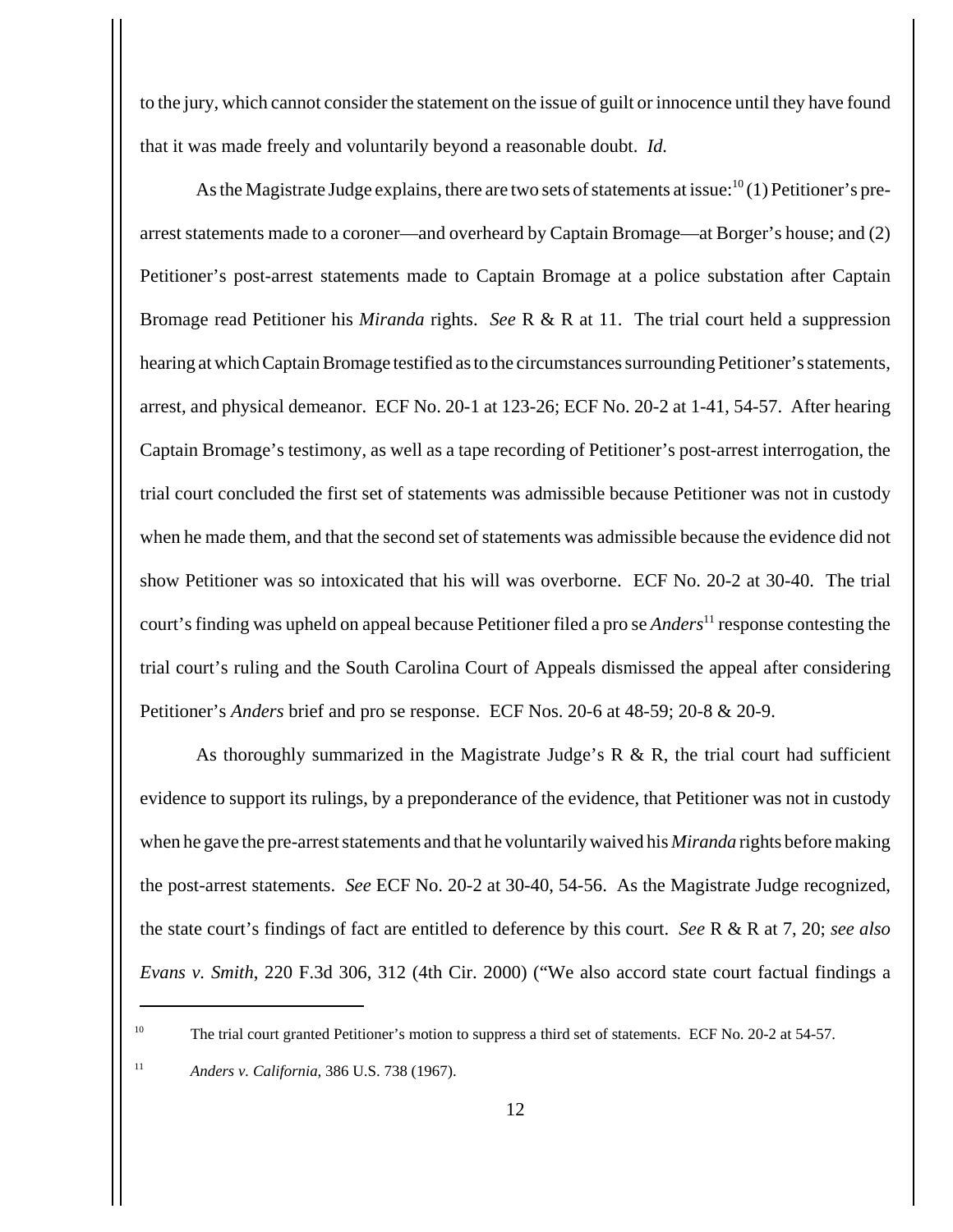presumption of correctness that can be rebutted only by clear and convincing evidence." (citing 28 U.S.C. § 2254(e)(1))). The Court therefore agrees with the Magistrate Judge that Petitioner has not shown the state court's findings were contrary to or an unreasonable application of federal law, or involved an unreasonable determination of the facts. *See* 28 U.S.C. § 2254(d)(1)-(2). Accordingly, the Court overrules Petitioner's objections and adopts the Magistrate Judge's recommendation as to Ground Three.

### **C. Ground Four**

In Ground Four of his petition, Petitioner argued appellate counsel was ineffective for not appealing the trial court's erroneous admission of the statements at issue in Ground Three. Petition at 10. Petitioner raised this claim in his PCR application, but the PCR court rejected it. ECF No. 20-6 at 62, 118, 122-23. The PCR court found Petitioner could not maintain a claim for ineffective assistance of appellate counsel because he filed a pro se response to counsel's *Anders* brief raising the issue involving the statements, and therefore the appellate court (the South Carolina Court of Appeals) would necessarily have reviewed the issue pursuant to the procedures outlined in *Anders v. California*, 386 U.S. 738 (1967), and *State v. Williams*, 305 S.C. 116, 406 S.E.2d 357 (1991). The Magistrate Judge recommends that the Court find the PCR court's decision is neither contrary to Supreme Court precedent nor an unreasonable application of the law or the facts. R & R at 20-24. In his objections to the R & R, Petitioner argues he was prejudiced by appellate counsel's decision to file an *Anders* brief and failure to request a digital recording of the statements. Pet.'s Objs. at 6-7.

A criminal defendant has the right to the effective assistance of appellate counsel. *Evitts v. Lucey*, 469 U.S. 387, 396-97 (1985). Claims of ineffective assistance of trial counsel must be reviewed under the two-part test enunciated in *Strickland v. Washington*, 466 U.S. 668 (1984). A habeas petitioner must first show trial counsel's performance was deficient and fell below an objective standard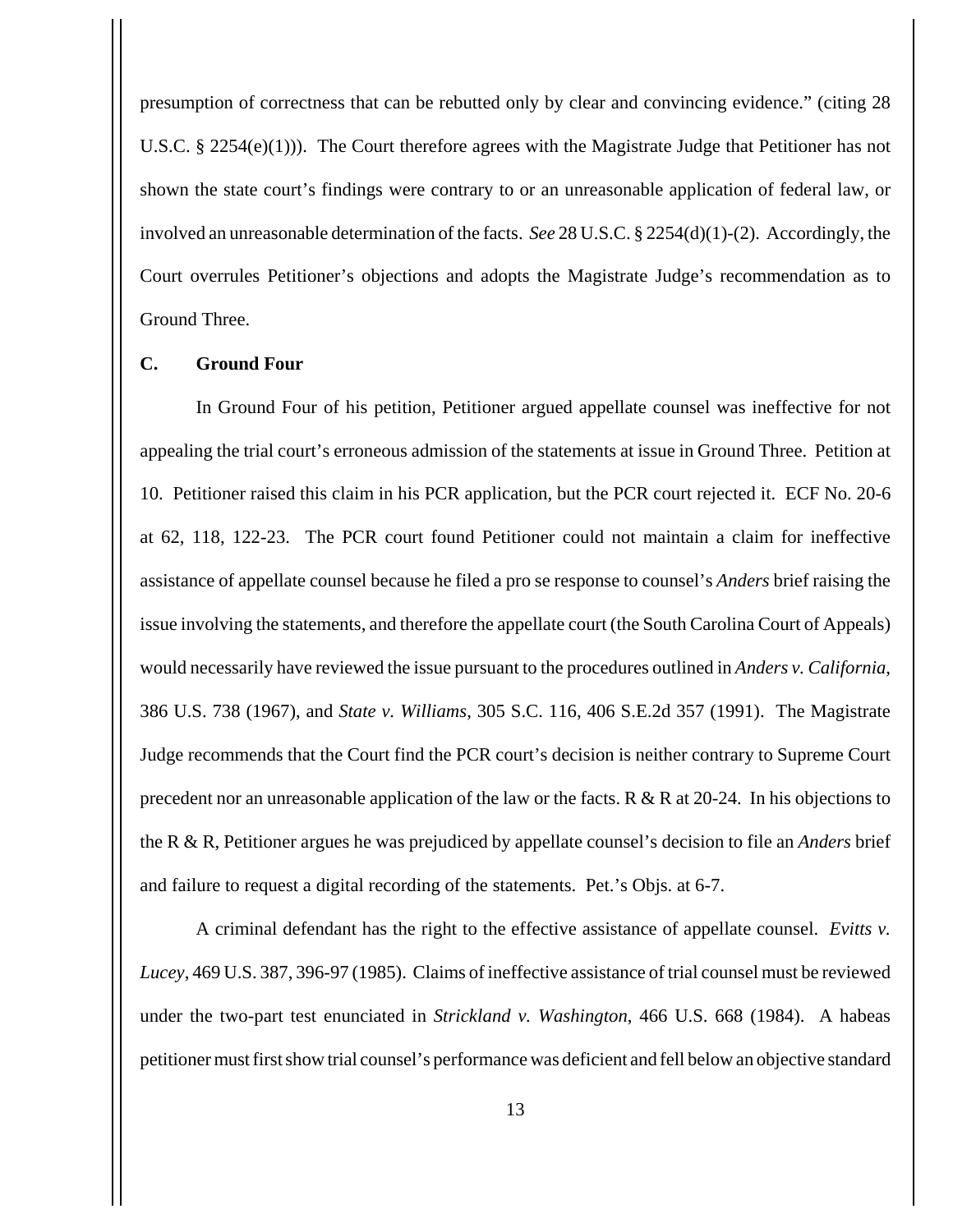of reasonableness. *Id.* at 687-88. Second, the petitioner must show prejudice, meaning "there is a reasonable probability that, but for counsel's unprofessional errors, the result of the proceeding would have been different." *Id.* at 688, 694. In cases brought under § 2254, "it is not enough to convince a federal habeas court that, in its independent judgment, the state-court decision applied *Strickland* incorrectly. Rather,  $\dots$  § 2254(d)(1) requires a habeas petitioner to show that the state court applied *Strickland* to the facts of his case in an objectively unreasonable manner." *James v. Harrison*, 389 F.3d 450, 457 (4th Cir. 2004) (internal quotation marks and citations omitted).

 Here, Petitioner has not shown the PCR court's denial of his ineffective assistance of appellate counsel claim was contrary to, or involved an unreasonable application of, *Strickland* or was an unreasonable determination of the facts based on the evidence in the record. *See* 28 U.S.C. § 2254(d)(1)-(2); *James*, 389 F.3d at 457. As the PCR court recognized, Petitioner was not prejudiced by his appellate counsel's filing of an *Anders* brief because Petitioner himself filed a pro se response raising the same issue he wanted the South Carolina Court of Appeals to decide. *See* ECF 20-9 (Petitioner's pro se *Anders* response); ECF No. 20-6 at 122-23 (PCR court's finding). Pursuant to the procedure outlined in *Anders* and *Williams*, the Court of Appeals reviewed Petitioner's pro se response, and would have ordered appellate counsel to brief the issue regarding the statements had the court found the issue to have arguable merit. *See Williams*, 305 S.C. at 117, 406 S.E.2d at 358 ("Upon the receipt of the pro se brief or the expiration of the period to file a pro se brief, this [c]ourt will then proceed to review the record as required by *Anders*. If no issue of arguable merit is discovered, the appeal will be dismissed and counsel's petition to be relieved will be granted. In the event the [c]ourt finds any issue(s) of arguable merit, the parties will be directed to submit new briefs."). The Court of Appeals, after a thorough review of the record, agreed with appellate counsel's assertion that the appeal lacked merit, granted counsel's motion to be relieved, and dismissed Petitioner's direct appeal. ECF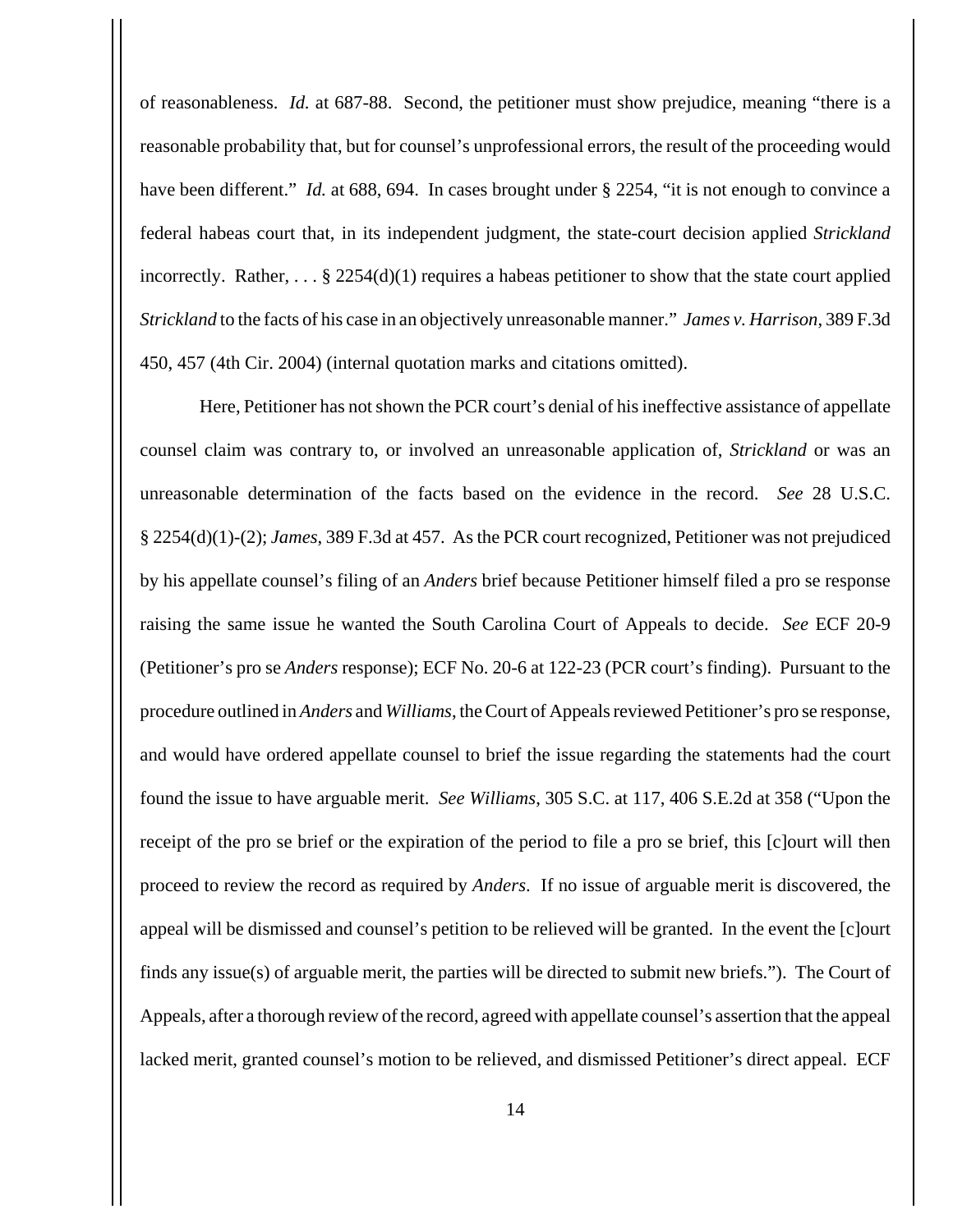No. 20-6 at 58. Based on the Court of Appeals' decision, it was reasonable for the PCR court to find appellate counsel was not ineffective because the issue regarding the statements was raised to the appellate court and found to have no arguable merit. ECF No. 20-6 at 122-23. Accordingly, the Court overrules Petitioner's objections and adopts the Magistrate Judge's recommendation as to Ground Four.

### **D. Evidentiary Hearing**

In his final objection, Petitioner contends the Magistrate Judge erred in not holding an evidentiary hearing. Pet.'s Objs. at 7-8. The Court summarily overrules Petitioner's objection for the reasons stated in the Magistrate Judge's R & R. *See* R & R at 24; *see generally* 28 U.S.C. § 2254(e)(2) (stating a district court "shall not hold an evidentiary hearing" unless the habeas petitioner shows (1) his claim rests upon a new rule of constitutional law or on a factual basis that could not have been previously discovered through due diligence; and (2) "the facts underlying the claim would be sufficient to establish by clear and convincing evidence that but for constitutional error, no reasonable factfinder would have found the [petitioner] guilty of the underlying offense").

#### **Certificate of Appealability**

A certificate of appealability will not issue absent "a substantial showing of the denial of a constitutional right." 28 U .S.C. § 2253(c)(2). When the district court denies relief on the merits, a prisoner satisfies this standard by demonstrating reasonable jurists would find the court's assessment of the constitutional claims is debatable or wrong. *Slack v. McDaniel*, 529 U.S. 473, 484 (2000); *see Miller-El v. Cockrell*, 537 U.S. 322, 336-38 (2003). When the district court denies relief on procedural grounds, the prisoner must demonstrate both that the dispositive procedural ruling is debatable and that the petition states a debatable claim of the denial of a constitutional right. *Slack*, 529 U.S. at 484-85. In this case, the Court concludes Petitioner has not made the requisite showing of "the denial of a constitutional right."